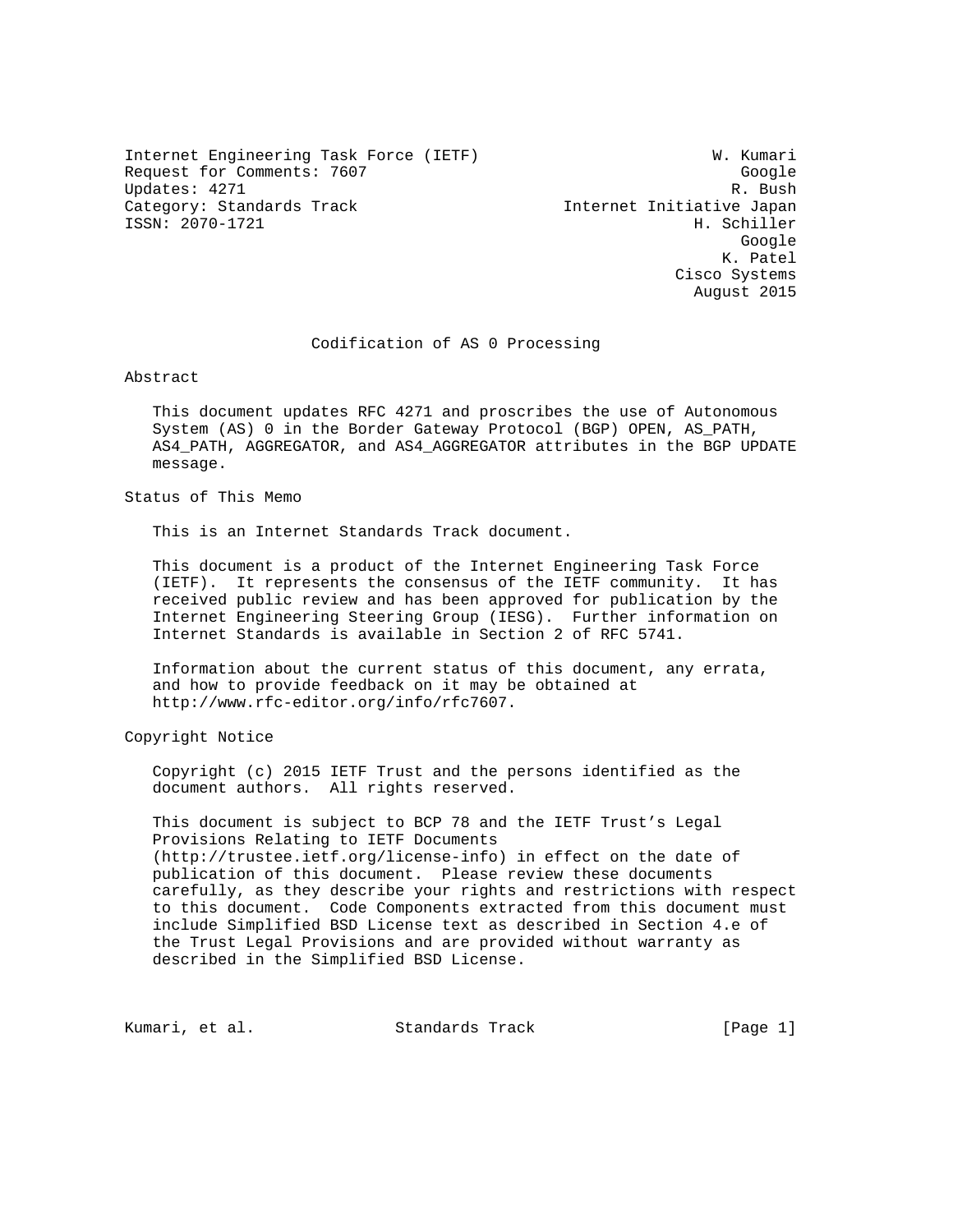Table of Contents

| 1.1. Requirements Notation 2  |  |  |  |  |  |  |  |  |  |  |  |  |
|-------------------------------|--|--|--|--|--|--|--|--|--|--|--|--|
|                               |  |  |  |  |  |  |  |  |  |  |  |  |
|                               |  |  |  |  |  |  |  |  |  |  |  |  |
|                               |  |  |  |  |  |  |  |  |  |  |  |  |
|                               |  |  |  |  |  |  |  |  |  |  |  |  |
| 5.1. Normative References 4   |  |  |  |  |  |  |  |  |  |  |  |  |
| 5.2. Informative References 4 |  |  |  |  |  |  |  |  |  |  |  |  |
|                               |  |  |  |  |  |  |  |  |  |  |  |  |
|                               |  |  |  |  |  |  |  |  |  |  |  |  |

## 1. Introduction

 Autonomous System 0 was listed in the IANA Autonomous System Number Registry as "Reserved - May be use [sic] to identify non-routed networks" ([IANA.AS\_Numbers]).

 [RFC6491] specifies that AS 0 in a Route Origin Attestation (ROA) is used to mark a prefix and all its more specific prefixes as not to be used in a routing context. This allows a resource holder to signal that a prefix (and the more specifics) should not be routed by publishing a ROA listing AS 0 as the only origin. To respond to this signal requires that BGP implementations not accept or propagate routes containing AS 0.

 No clear statement that AS 0 was proscribed could be found in any BGP specification. This document corrects this omission, most importantly in the case of the AS\_PATH. This represents an update to the error handling procedures given in Sections 6.2 and 6.3 of [RFC4271] by specifying the behavior in the presence of AS 0.

 At least two implementations discard routes containing AS 0, and this document codifies this behavior.

## 1.1. Requirements Notation

 The key words "MUST", "MUST NOT", "REQUIRED", "SHALL", "SHALL NOT", "SHOULD", "SHOULD NOT", "RECOMMENDED", "MAY", and "OPTIONAL" in this document are to be interpreted as described in [RFC2119].

Kumari, et al. Standards Track [Page 2]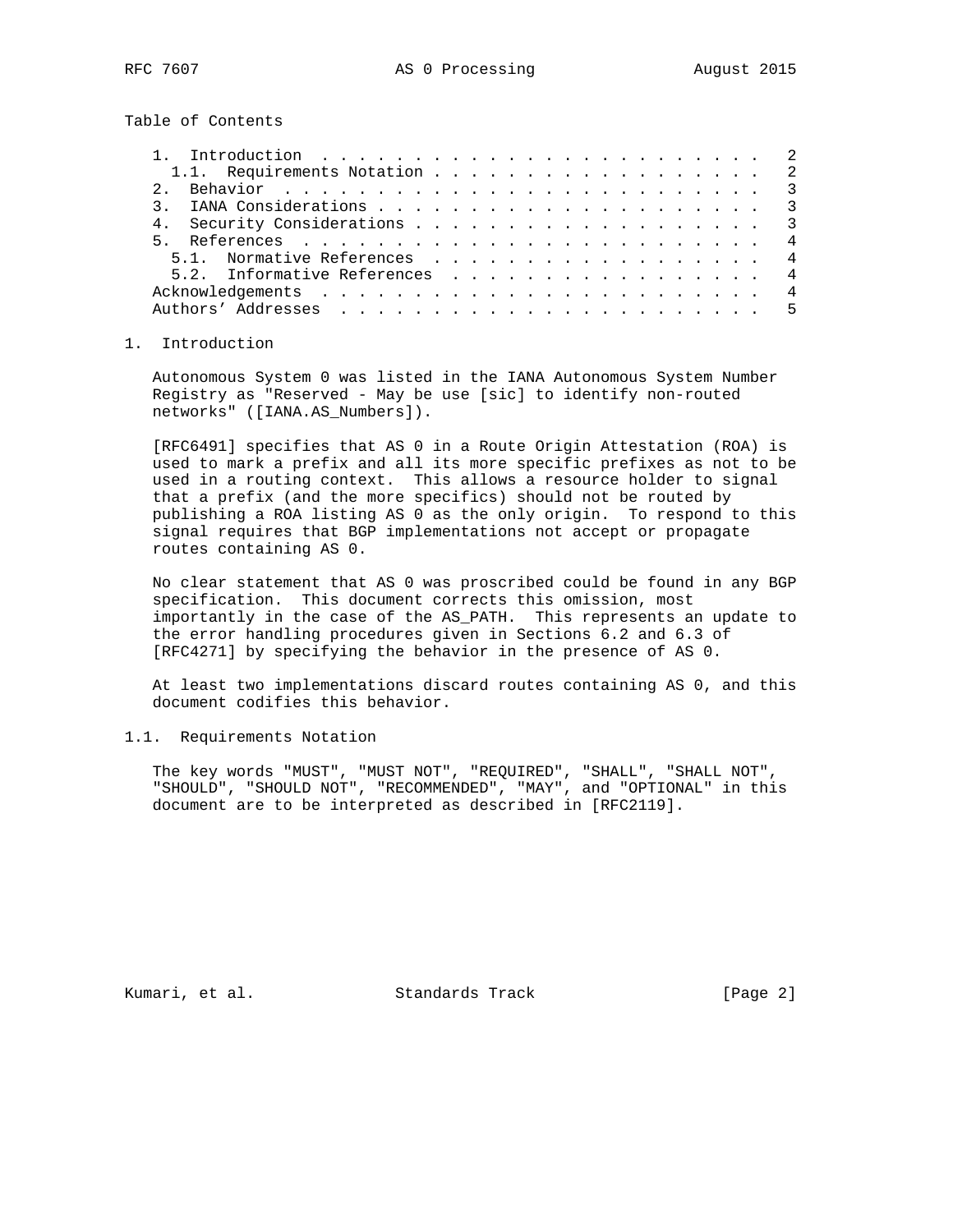## 2. Behavior

 A BGP speaker MUST NOT originate or propagate a route with an AS number of zero in the AS\_PATH, AS4\_PATH, AGGREGATOR, or AS4\_AGGREGATOR attributes.

 An UPDATE message that contains the AS number of zero in the AS\_PATH or AGGREGATOR attribute MUST be considered as malformed and be handled by the procedures specified in [RFC7606].

 An UPDATE message that contains the AS number of zero in the AS4\_PATH or AS4\_AGGREGATOR attribute MUST be considered as malformed and be handled by the procedures specified in [RFC6793].

 If a BGP speaker receives zero as the peer AS in an OPEN message, it MUST abort the connection and send a NOTIFICATION with Error Code "OPEN Message Error" and subcode "Bad Peer AS" (see Section 6 of [RFC4271]). A router MUST NOT initiate a connection claiming to be AS 0.

 Authors of future protocol extensions that carry the Autonomous System number are encouraged to keep in mind that AS 0 is reserved and to provide clear direction on how to handle AS 0.

3. IANA Considerations

 The IANA has updated the registry for "16-bit Autonomous System Numbers" so that the entry for AS 0 is simply "Reserved".

4. Security Considerations

 By allowing a Resource Public Key Infrastructure (RPKI) resource holder to issue a ROA saying that AS 0 is the only valid origin for a route, we allow them to state that a particular address resource is not in use. By ensuring that all implementations that see AS 0 in a route ignore that route, we prevent a malicious party from announcing routes containing AS 0 in an attempt to hijack those resources.

 In addition, by standardizing the behavior upon reception of an AS\_PATH (or AS4\_PATH) containing AS 0, this document makes the behavior better defined.

Kumari, et al. Standards Track [Page 3]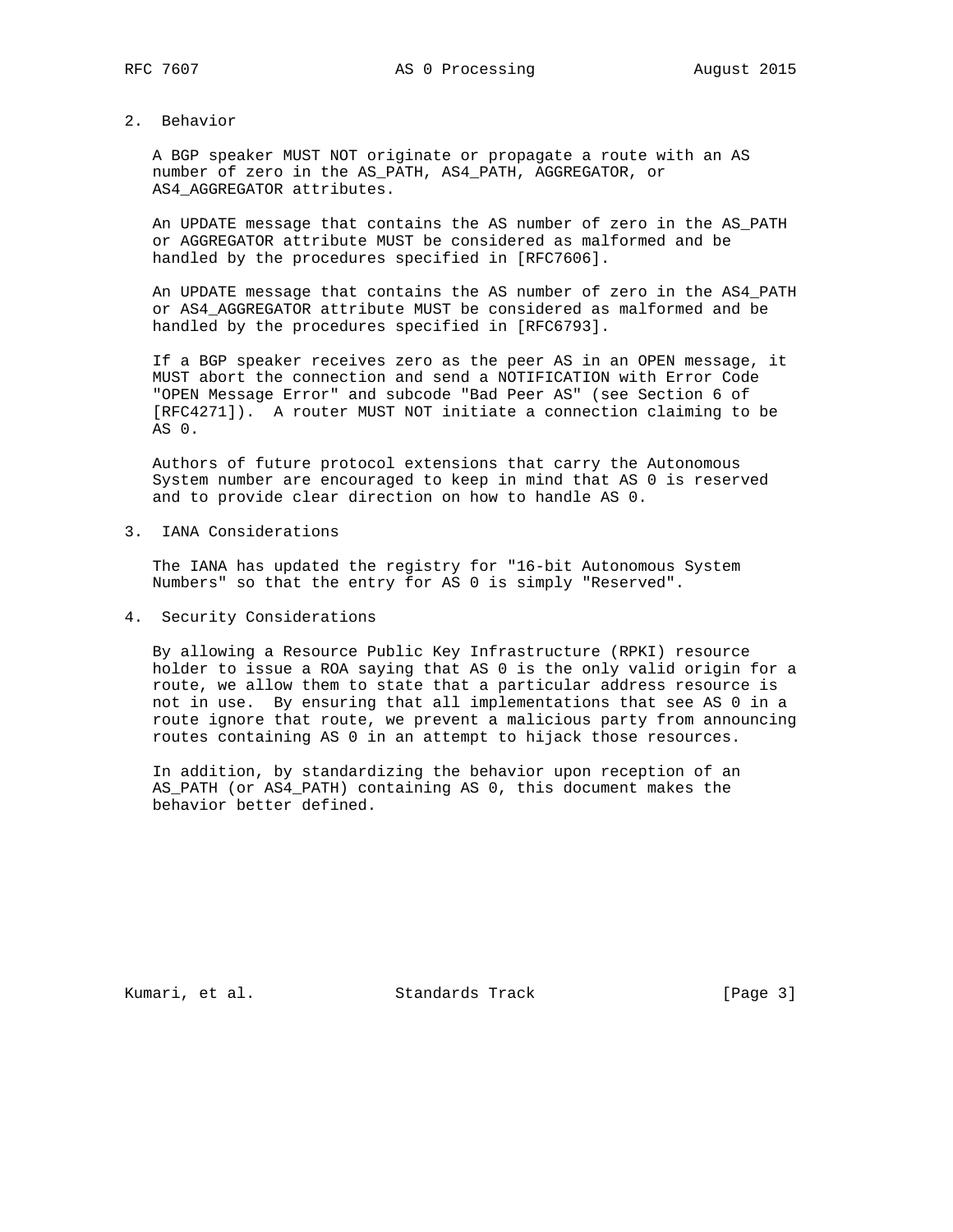## 5. References

5.1. Normative References

 [IANA.AS\_Numbers] IANA, "Autonomous System (AS) Numbers", <http://www.iana.org/assignments/as-numbers>.

- [RFC2119] Bradner, S., "Key words for use in RFCs to Indicate Requirement Levels", BCP 14, RFC 2119, DOI 10.17487/RFC2119, March 1997, <http://www.rfc-editor.org/info/rfc2119>.
- [RFC4271] Rekhter, Y., Ed., Li, T., Ed., and S. Hares, Ed., "A Border Gateway Protocol 4 (BGP-4)", RFC 4271, DOI 10.17487/RFC4271, January 2006, <http://www.rfc-editor.org/info/rfc4271>.
- [RFC6793] Vohra, Q. and E. Chen, "BGP Support for Four-Octet Autonomous System (AS) Number Space", RFC 6793, DOI 10.17487/RFC6793, December 2012, <http://www.rfc-editor.org/info/rfc6793>.
- [RFC7606] Chen, E., Ed., Scudder, J., Ed., Mohapatra, P., and K. Patel, "Revised Error Handling for BGP UPDATE Messages", RFC 7606, DOI 10.17487/RFC7606, July 2015, <http://www.rfc-editor.org/info/rfc7606>.
- 5.2. Informative References
	- [RFC6491] Manderson, T., Vegoda, L., and S. Kent, "Resource Public Key Infrastructure (RPKI) Objects Issued by IANA", RFC 6491, DOI 10.17487/RFC6491, February 2012, <http://www.rfc-editor.org/info/rfc6491>.

Acknowledgements

 The authors wish to thank Elwyn Davies, Enke Chen, Brian Dickson, Bruno Decraene, Robert Raszuk, Jakob Heitz, Danny McPherson, Chris Morrow, iLya, John Scudder, Jeff Tantsura, Daniel Ginsburg, and Susan Hares. Apologies to those we may have missed; it was not intentional.

Kumari, et al. Standards Track [Page 4]